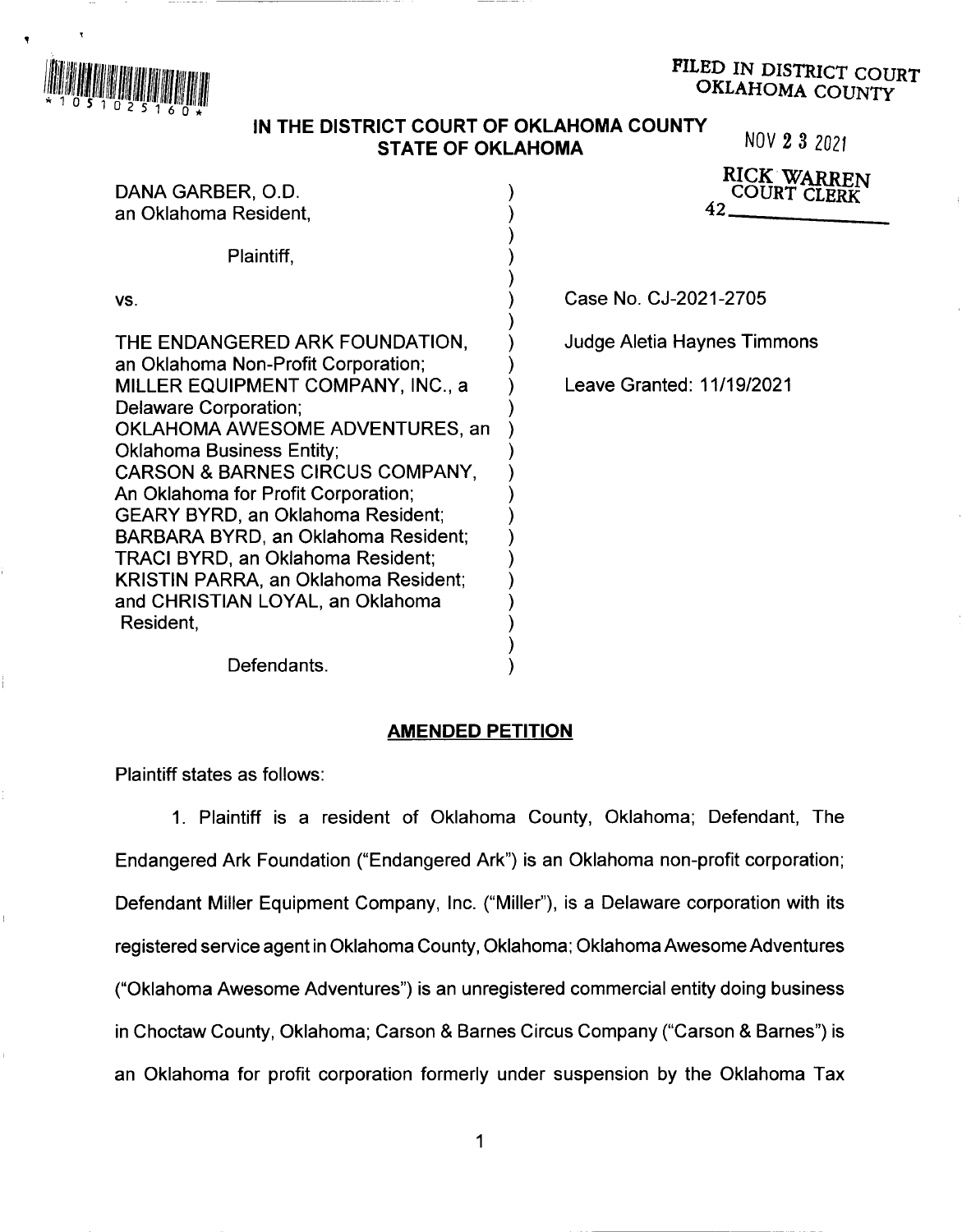Commission; Defendant Geary Byrd ("Geary Byrd") is a resident of Choctaw County, Oklahoma; Defendant Barbara Byrd ("Barbara Byrd") is a resident of Choctaw County, Oklahoma; Defendant Traci Byrd ("Traci Byrd") is a resident of Choctaw County, Oklahoma; Defendant Kristin Parra ("Parra") is a resident of Choctaw County, Oklahoma; and Defendant Christian Loyal ("Loyal") is a resident of Choctaw County, Oklahoma. All acts and omissions giving rise to this action occurred in Choctaw County, Oklahoma; and the amount in controversy exceeds \$10,000.00, exclusive of interest, costs and attorney fees.

2. Beginning on or about March 27, 2021, Plaintiff's family rented cabins from Defendant Oklahoma Awesome Adventures in Hugo, Oklahoma. The cabins were located on property owned by Defendant Miller. At all times pertinent, Plaintiff was an invitee on the property and had a lawful right to be on the property.

3. On March 28, 2021, Plaintiff was attacked without provocation by an adult elephant while participating in an activity sponsored by Defendants Endangered Ark, Carson & Barnes and Oklahoma Awesome Adventures.

4. The elephant experience and interaction of human beings and elephants is an ultra-hazardous activity. By engaging in an ultra-hazardous activity for financial profit Defendants are responsible for all injuries to Plaintiff directly caused by the activity.

5. The elephant attack upon the Plaintiff was the direct result of the negligence of all Defendants.

Ť.

6. The elephant attack upon the Plaintiff was the direct result of the negligence of the animal owners and caretakers who kept an animal they knew or reasonably should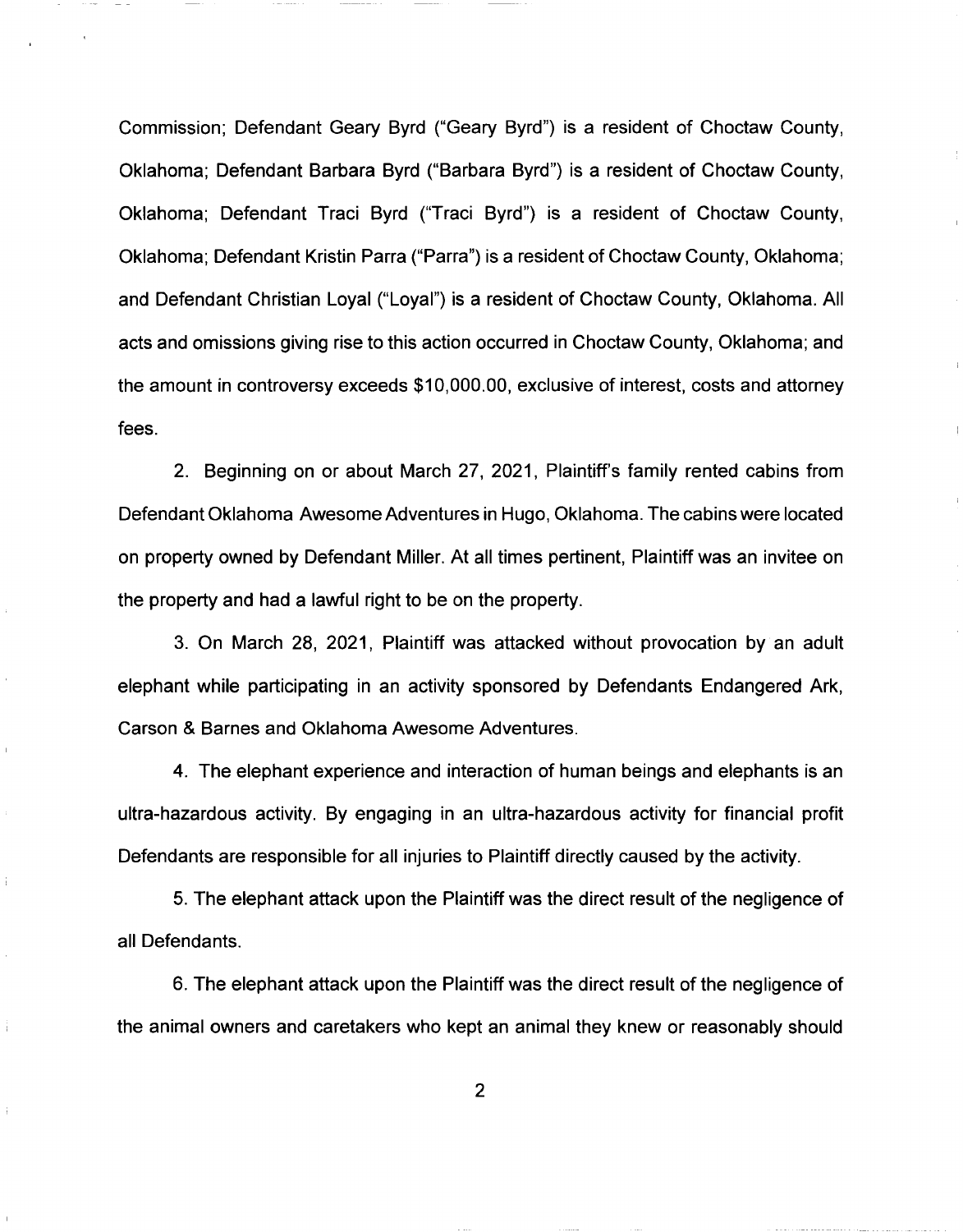have known was abnormally dangerous and failed to keep the animal confined or under control so that it caused no injury. In failing to keep such an animal confined or under control, the owners and caretakers are responsible for all damages and injuries to persons that are caused by the animal.

7. By definition, an elephant is a wild and exotic animal. As such, the elephant attack upon the Plaintiff was the direct result of the strict liability of the owners and caretakers who kept a wild animal at their own risk and are responsible for all damages and injuries to persons that are caused by the animal, even though they may have exercised utmost care to keep the wild animal from causing harm.

8. At all times pertinent, Plaintiff was an invitee of Defendants. An invitee is one who is on the premises at the express or implied invitation of the owner or occupant thereof for some purpose in which the owner or occupant has some interest of business or commercial significance or in conjunction with the owner or occupant's business.

9. At all times pertinent, the Defendants were the owners or occupants of the premises and had a duty to maintain the premises in a reasonably safe condition for the use of it's invitee. It was the duty of the Defendants, as owners or occupants of the premises, to either remove or warn the invitee of any hidden danger on the premises that the Defendants either actually knew about or should have known about in the exercise of reasonable care or that was created by them or any of their employees acting within the scope of their employment.

10. Plaintiff's injuries were directly caused by an elephant which was under the exclusive control and management of the Defendants and the event causing the injury to

3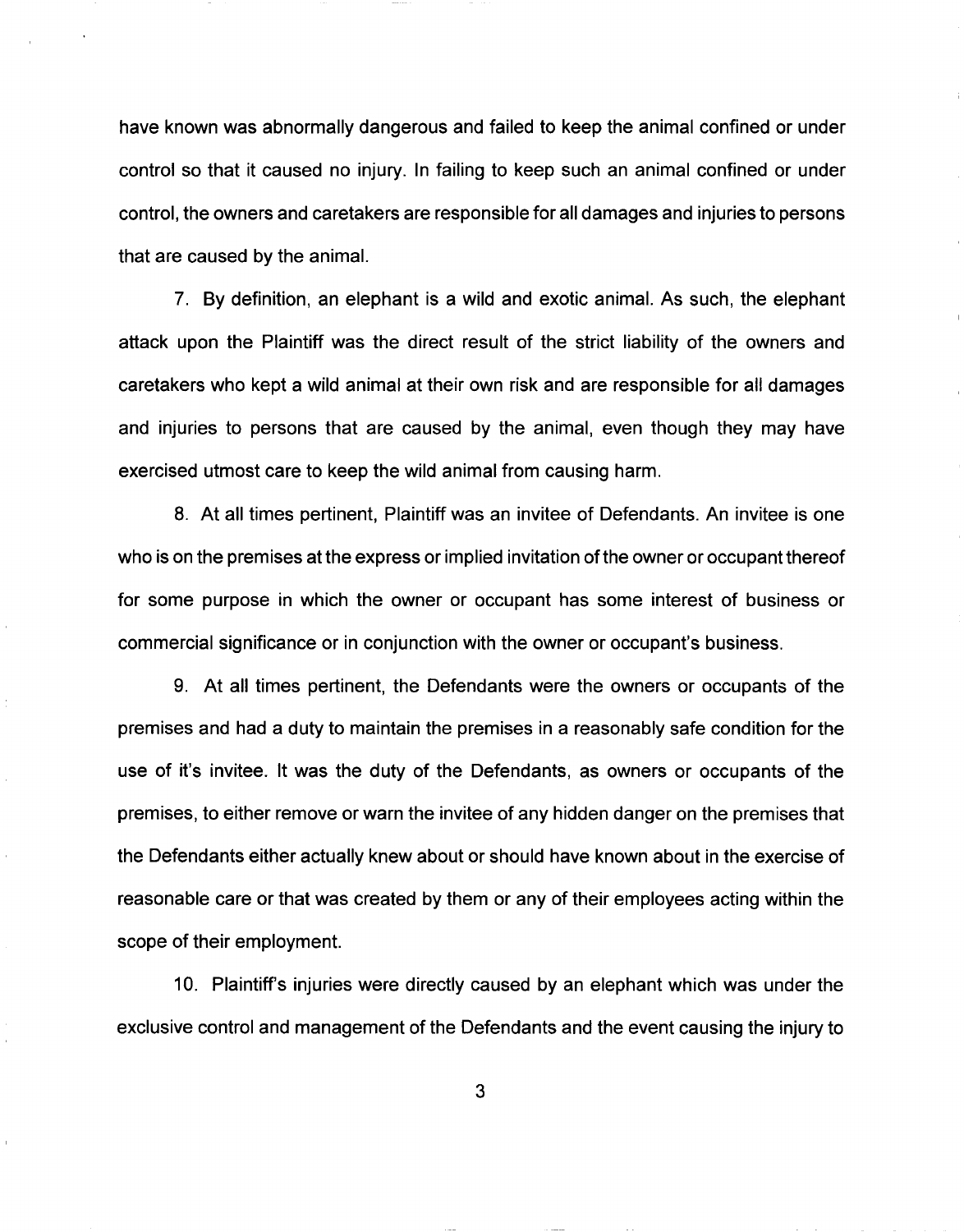Plaintiff was of a kind which does not occur in the absence of negligence on their part.

11. At all times relevant, Defendant Endangered Ark purportedly provided a private sanctuary for elephants in Hugo, Oklahoma.

12. At all times relevant, Defendant Oklahoma Awesome Adventures publicly advertised and held themselves out to the public as an adventure camp providing guests up-close and personal elephant experiences, cabin and facility rentals. The rental cabins are all located on property owned by Defendant Miller and the elephants are all leased by Defendant Miller to Defendant Endangered Ark.

13. At all times relevant, Defendant Miller was the owner of the subject elephants. The elephants were either retired circus elephants of Carson & Barnes or their off-spring and leased by Defendant Miller to Defendant Endangered Ark.

14. At all times relevant, Defendant Carson & Barnes held the only Class-C license issued by the United States Department of Agriculture (Certificate No. 73-C-0001) which permitted any exhibition of the subject elephants.

15. At all times relevant, Defendants Oklahoma Awesome Adventures, Miller, Endangered Ark and Carson & Barnes were acting as a joint venture and in partnership to provide the "elephant experience" during which Plaintiff was injured.

16. At all times relevant, Defendants Oklahoma Awesome Adventures, Miller, Endangered Ark, and Carson & Barnes were engaged in a joint enterprise designed to financially profit from the abnormally dangerous interaction of wild exotic animals and human beings.

17. At all times relevant, Defendant Loyal worked as an independent contractor

4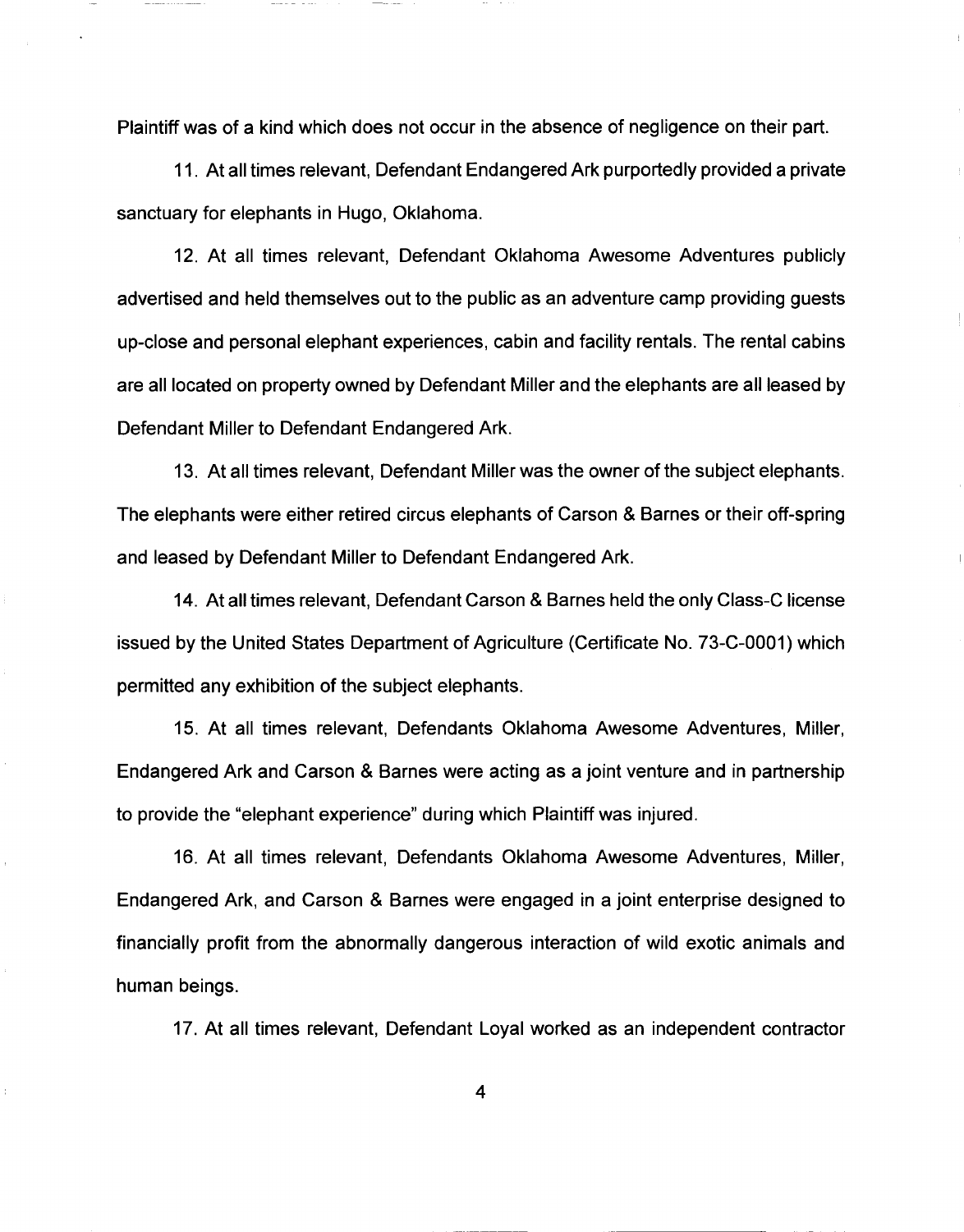providing care-taking services for the subject elephants being utilized for the financial benefit of Defendants Oklahoma Awesome Adventures, Miller, Endangered Ark and/or Carson & Barnes.

18. At all times relevant, Defendant Carson & Barnes was under suspension by the Oklahoma Tax Commission, and as such its officers and directors are personally liable for all acts and omissions of Carson & Barnes. The officers and directors of Carson & Barnes are the following individuals: Geary Byrd (President), Barbara Byrd (Vice President), Traci Byrd (Secretary), and Kristin Parra (Treasurer).

19. As a result of the Defendants' negligence, gross negligence, negligence per se, strict liability and/or premises liability, Plaintiff has sustained serious and life-threatening injuries; has and will incur expenses for medical care, treatment, and services; has and will suffer pain of mind and body; has and will be prevented from transacting her business; has been temporarily and permanently disabled; and has been permanently disfigured.

20. Defendants' acts and omissions were willful, wanton and in reckless disregard for the well-being of Plaintiff and others similarly situated. Moreover, Defendants' acts and omissions were intentional and life-threatening to humans, all for which exemplary and punitive damages are appropriate and demanded.

WHEREFORE, Plaintiff demands judgment against Defendants for compensatory and punitive damages in excess of the amount required for federal diversity jurisdiction pursuant to 28 U.S.C. § 1332, together with interest, costs, attorney fees, and any further relief the court deems equitable, just and available to Plaintiff by law.

5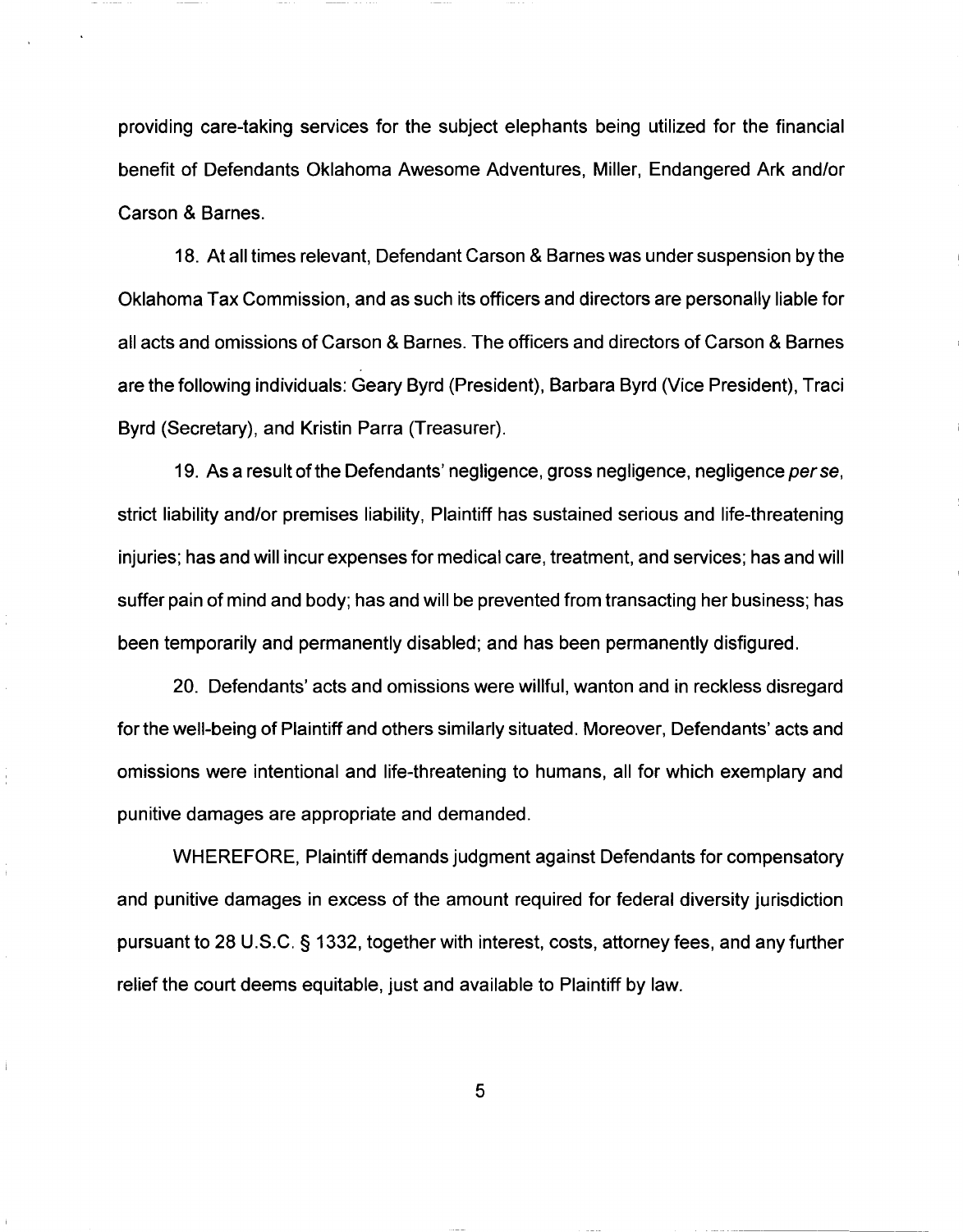Respectfully Submitted,

HORNBEEK VITALI & BRAUN, P.L.L.C.

John E. Vitali, OBA #12018 Max G. West OBA #34819 3711 North Classen Boulevard Oklahoma City, Oklahoma 73118 Telephone: (405) 236-8600 Facsimile: (405) 236-8602 Email: vitali@hvblaw.com Email: west@hvblaw.com Attorneys for Plaintiff

## **ATTORNEY LIEN CLAIMED JURY TRIAL DEMANDED**

 $\sim$